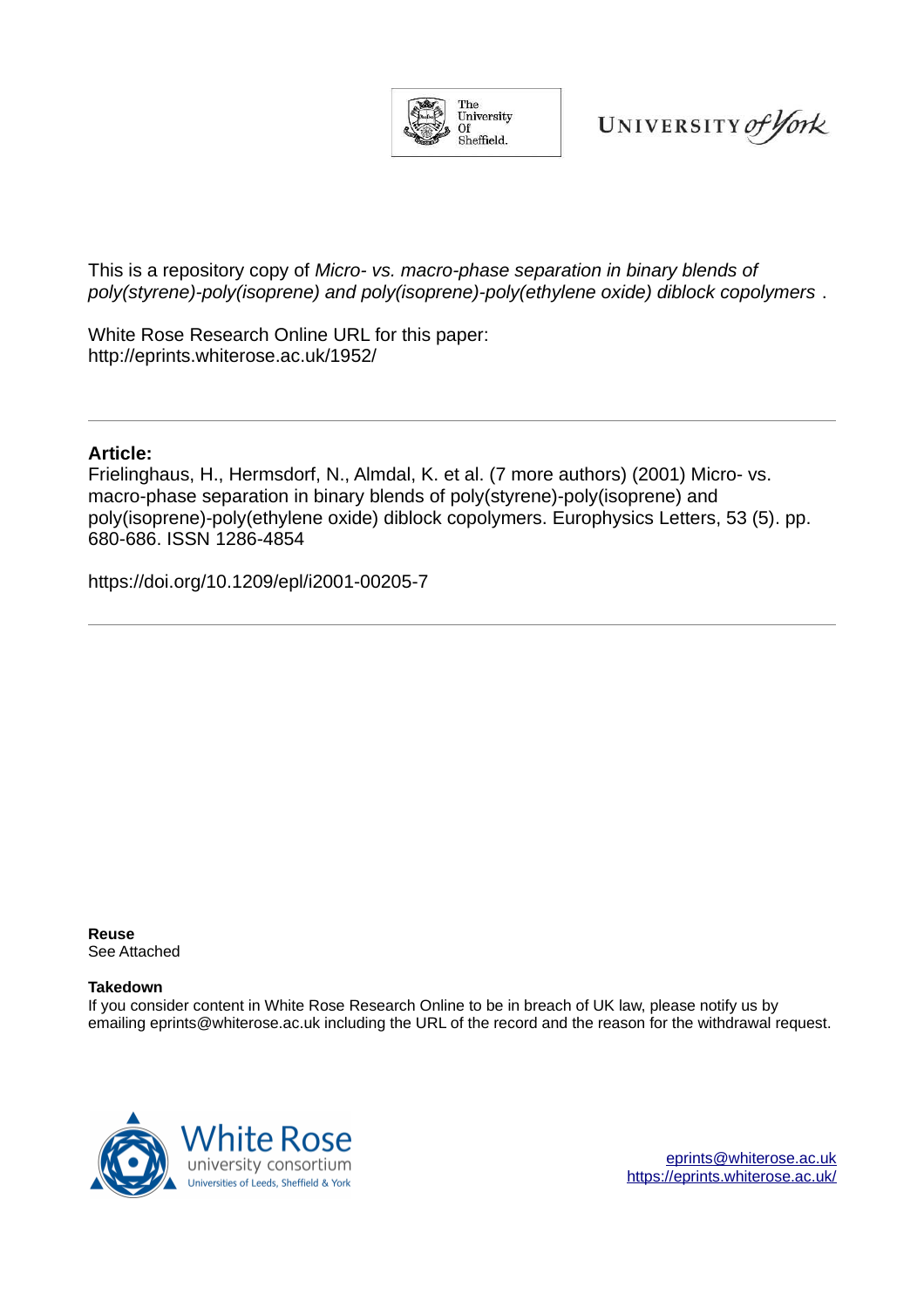Europhys. Lett., 53 (5), pp. 680–686 (2001)

## Micro- *vs.* macro-phase separation in binary blends of poly(styrene)-poly(isoprene) and poly(isoprene)-poly(ethylene oxide) diblock copolymers

H. FRIELINGHAUS<sup>1</sup>, N. HERMSDORF<sup>1</sup>, K. ALMDAL<sup>1</sup>, K. MORTENSEN<sup>1</sup>,

L. MESSÉ<sup>2</sup>, L. CORVAZIER<sup>2</sup>, J. P. A. FAIRCLOUGH<sup>2</sup>, A. J. RYAN<sup>2</sup>,

P. D. OLMSTED<sup>3</sup> and I. W. HAMLEY<sup>4</sup>

<sup>1</sup> Department of Condensed Matter Physics and Chemistry

Risø National Laboratory - DK-4000 Roskilde, Denmark

<sup>2</sup> Department of Chemistry, University of Sheffield - Sheffield S3 7HF, UK

<sup>3</sup> Department of Physics and Astronomy and Polymer IRC

University of Leeds - Leeds LS2 9JT, UK

<sup>4</sup> School of Chemistry, University of Leeds - Leeds LS2 9JT, UK

(received 7 April 2000; accepted in final form 15 December 2000)

PACS. 81.30.-t – Phase diagrams and microstructures developed by solidification and solidsolid phase transformations.

PACS. 61.10.Eq – X-ray scattering (including small-angle scattering).

PACS. 61.12.-q – Neutron diffraction and scattering.

Abstract. – In this paper we present an experimentally determined phase diagram of binary blends of the diblock copolymers poly(styrene)-poly(isoprene) and poly(isoprene)-poly(ethylene oxide). At high temperatures, the blends form an isotropic mixture. Upon lowering the temperature, the blend macro-phase separates before micro-phase separation occurs. The observed phase diagram is compared to theoretical predictions based on experimental parameters. In the low-temperature phase the crystallisation of the poly(ethylene oxide) block influences the spacing of the ordered phase.

Binary blends of polymers are immiscible at low temperatures in the case of upper critical solution temperature behaviour, leading to macro-phase separation below a binodal line. In contrast, phase separation in single-component block copolymers leads to micro-phase separation (below an order-disorder transition) because macro-phase separation is prevented by the connectivity of the polymer chains. In blends of a block copolymer with a homopolymer or in blends of block copolymers an interesting interplay occurs between micro- and macrophase separation. Previous experimental and theoretical work on these systems has been reviewed [1]. Here, we probe phase-separated structures in binary blends of block copolymers with one common B-block, AB/BC. In contrast to binary blends of AB block copolymers, the phase behaviour of this AB/BC system is predicted to be much richer, because there are three independent Flory-Huggins interaction parameters.

Recent theoretical work highlights the possibility of intriguing critical phenomena, such as Lifshitz points, resulting from the competition between micro- and macro-phase separation in AB/BC block copolymer blends [2]. To date, there has been little experimental work on such systems. Kimishima *et al.* [3] have investigated the phase behaviour of 50:50 blends of a poly(styrene)-poly(ethylene-co-propylene) diblock copolymer with one of a series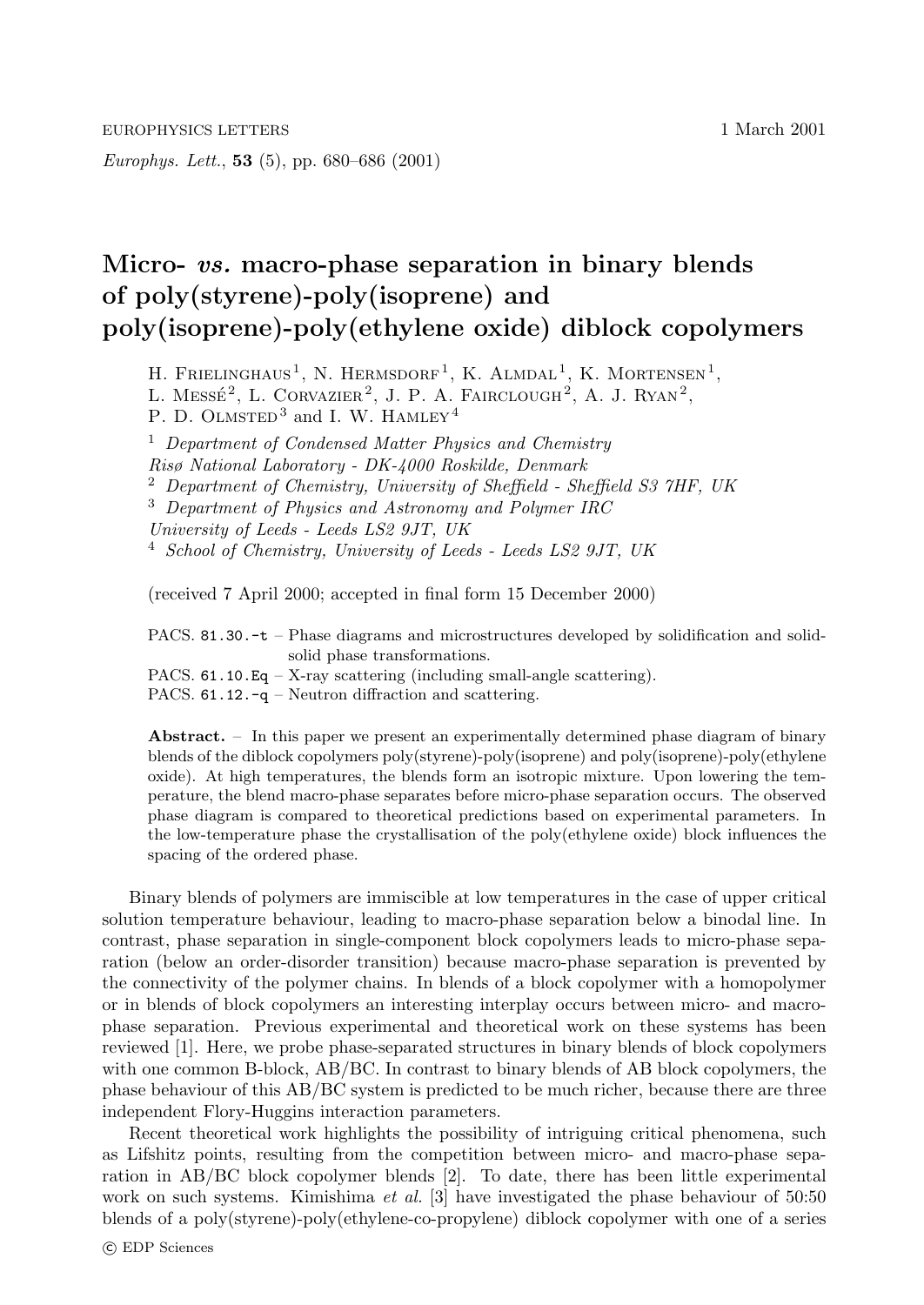of poly(styrene)-hydrogenated poly(isoprene) copolymers. The degree of hydrogenation of the latter was varied (100% hydrogenation corresponds to PEP), and the phase separation process studied for solvent-cast structures using small-angle X-ray scattering (SAXS) and transmission electron microscopy (TEM). The solvent-casting process led to initial micro-phase separation for all blends, the subsequent morphology depending on the incompatibility between the rubbery PEP and hPI blocks. Macro-phase separation was observed for sufficiently large incompatibility between these blocks. However, studies of equilibrium morphologies in these systems are hampered by the non-equilibrium nature of the solvent-casting process. Here, we perform SAXS and small-angle neutron scattering (SANS) experiments to determine the phase-separated structures in blends of a poly(styrene)-poly(isoprene) and a poly(isoprene) poly(ethylene oxide) diblock copolymer. The phase diagram as a function of composition is obtained for the first time, and is compared to the predictions of mean-field theory, which is shown to provide a semi-quantitative description.

The phase behaviour of diblock copolymer blends was described by the random phase approximation [3], which is a mean-field theory. This theory includes architectural parameters, such as the chain length  $N_i$  and the block length ratio  $f_i$  (defined by volume fraction of the B-block) for the individual chain i. In addition, the composition  $\Phi$  of the blend, and the interaction parameters  $\chi_{ij}$  between the different segments of the chains must be specified. The temperature dependence of  $\chi_{ij}$  can be determined experimentally, and thus the interaction parameters are reduced to only one variable, the temperature T.

One way of determining the interaction parameter between two different chain segments is to measure the phase diagram of either a diblock copolymer or a homopolymer blend. Within mean-field theory the interaction parameter at the order-disorder transition temperature is given by  $\chi = 10.5/N$  for a symmetrical diblock copolymer, and at the critical demixing temperature by  $\chi = 2/N$  for a symmetrical homopolymer blend. The values follow from the mean-field theories of Leibler [4], and Flory and Huggins [5], and assume that composition fluctuations can be neglected. Even though experiments have shown that fluctuations are important for homopolymer blends and diblock copolymers near the binodal line [6], we apply mean field using the random phase approximation because a theory allowing for composition fluctuations has yet to be developed for diblock copolymer blends.

For a comparison with experiments, we used the mean-field theory following ref. [3] to compute a phase diagram, shown in fig. 1. The experimental parameters were used in the theory. The figure shows the state of the system as a function of composition. With the given parameters the blend forms one homogeneous phase at high temperatures. At lower temperatures the blend can either macro- or micro-phase separate. The theory describes the phase behaviour with a macro-phase and a micro-phase mode, which become critical at the corresponding spinodals. The blend at low temperatures is controlled by macro-phase separation. The predicted order-disorder transition temperatures principally depend on the composition, but become horizontal lines in the macro-phase–separated region, since the two separated phases are defined by the binodal composition.

The macro-phase separation binodal and spinodal are calculated by the effective macrophase interaction parameter, which reads

$$
\chi_{\text{macro}} = \chi_{\text{AC}}(1 - f_1)(1 - f_2) + \chi_{\text{AB}}(1 - f_1)(f_2 - f_1) + \chi_{\text{BC}}(f_1 - f_2)(1 - f_2).
$$

This parameter combines the individual segmental interaction parameters as in the theory for random copolymers. For the symmetrical case  $(f_2 = f_1 = f)$  the effective interaction parameter depends only on the interaction between the distinct blocks A and C, and miscibility is increased by an increasing block length ratio f.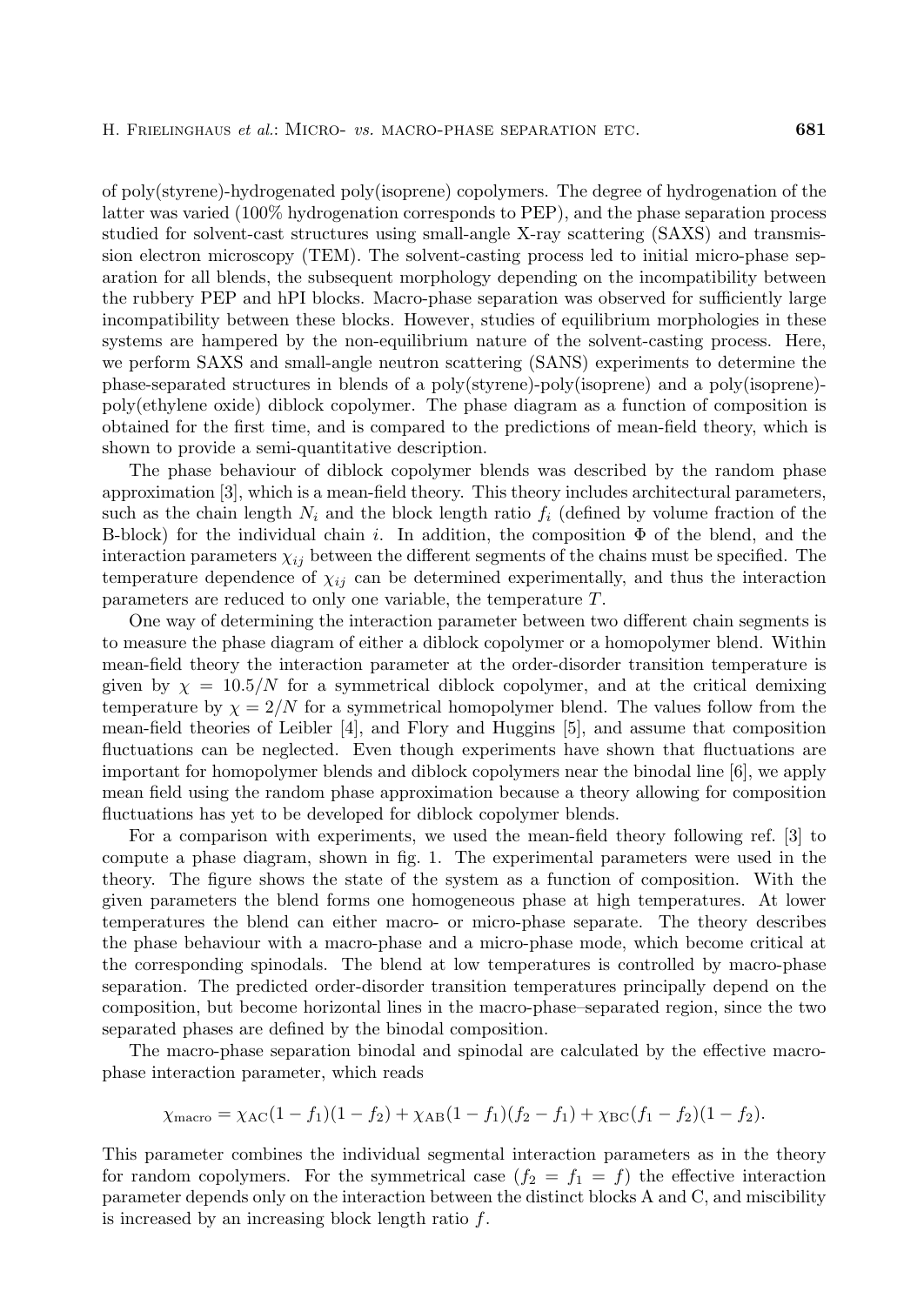

Fig. 1 – The phase diagram predicted by the random phase approximation for the PS-PI/PI-PEO blend. The binodal (solid line) separates the macro-phase–separated region from the one-phase region. The binodal and the according spinodal (dotted line) are calculated within the random phase approximation, and therefore meet at the critical point. The spinodal of the micro-phase separation (dashed line) depends weakly on the composition, and appears to be horizontal within the two-phase region, because the compositions of the phases are determined by the macro-phase binodal. The coexisting phases order independently.

The diblock copolymers were synthesised by anionic polymerisation, using already known methods [7]. The poly(styrene)-block-poly(isoprene) (PS-PI) diblock copolymer was synthesised in cyclohexane with sec-butyllithium as initiator, where the monomers styrene and isoprene were added sequentially. In contrast, the poly(isoprene)-block-poly(ethylene oxide) (PI-PEO) was synthesised by a two-step synthesis. The poly(isoprene)-block was first synthesised in cyclohexane with sec-butyllithium as initiator. After full conversion ( $\geq 99.9\%$ ) the poly(isoprene) was end-capped with ethylene oxide. The in-methanol precipitated and dried polymeric alcohol was dissolved in dry tetrahydrofuran, where it was titrated with potassium naphthalenide to yield the analogous potassium alkoxide. This macroinitiator was used for the polymerisation of the ethylene oxide block.

The number average molar masses were determined from the synthesis stoichiometry. The block length ratio was confirmed by  ${}^{1}$ H NMR measurements. Size exclusion chromatography was used to confirm the molar mass, and to characterise the molar mass distribution. For all polymers the molar mass distribution was narrow  $(M_W/M_W < 1.1)$ . The order-disorder transition temperatures  $T_{\text{ODT}}$  were measured by rheology. The PS-PI and PI-PEO diblock copolymers are characterised by molecular weights of  $17 \text{ kg/mol}$  and  $4 \text{ kg/mol}$ , both PI volume fractions of 0.46, and order-disorder transition temperatures of 390K and 405K, respectively.

Blends of PS-PI and PEO-PI were dissolved in chloroform, stirred, and dried under high vacuum. The volume compositions were determined by weight. We used 9 compositions in between the pure components. SANS experiments were performed at the DR3 reactor at the Risø National Laboratory in Denmark, using neutrons of 6.5 Å wavelength, with a wavelength distribution of  $\Delta\lambda/\lambda = 9\%$ . The samples were filled into quartz cuvettes, which were sealed under high vacuum. These cuvettes were mounted in a SANS-oven, with a temperature stability of better than 0.05K. The scattering data were radially averaged, corrected for background scattering, and detector efficiency. SAXS experiments were performed on station 8.2 at the Synchrotron Radiation Source, Daresbury Laboratory, Warrington, UK. The Xray wavelength was  $\lambda = 1.5 \text{ Å}$ . The samples were filled into DSC pans with Mica windows.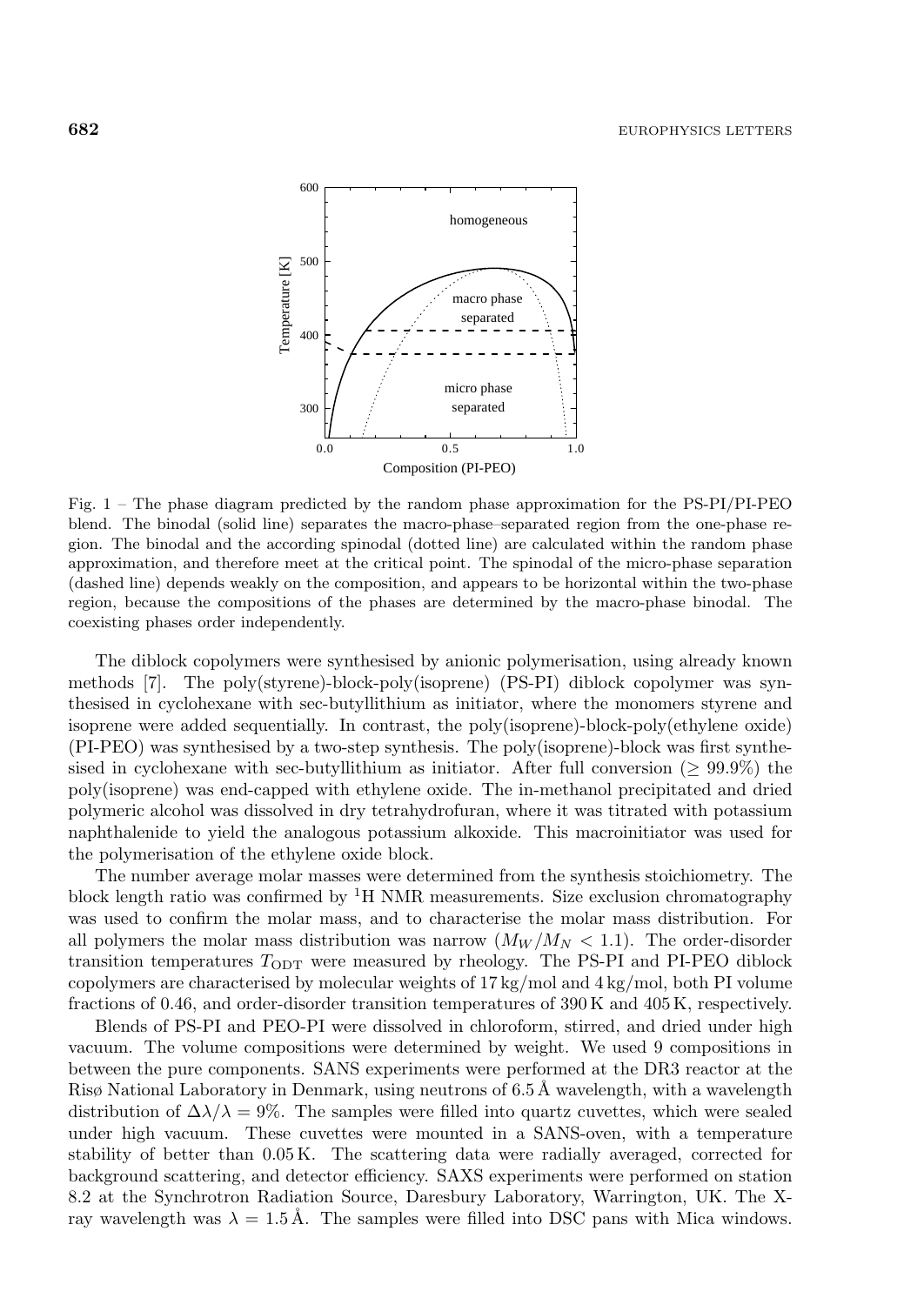| permeter range of 900 is and 999 is. |                   |  |
|--------------------------------------|-------------------|--|
| Sample                               |                   |  |
| PS-PI                                | $26.4/T - 0.0288$ |  |
| PI-PEO                               | $90.7/T - 0.0579$ |  |
| PS-PEO                               | $29.8/T - 0.0229$ |  |

 $PS/PEO$  72.9/T – 0.0810

TABLE I – Experimental  $\chi$  parameters. The uncertainty of  $\chi$  is  $\pm 10\%$  within the experimental temperature range of 390 K and 555 K.

The pans were placed in a spring-loaded holder in a Linkam TMH600 hot stage mounted on an optical bench. The design and operation of the X-ray DSC have been described in detail elsewhere [8]. The experimental data were corrected for background scattering, sample absorption, and the positional alinearity of the detectors. Small-angle scattering data are presented as a function of wave number  $Q = 4\pi \sin \theta / \lambda$ , where  $2\theta$  is the scattering angle.

The Flory-Huggins parameters,  $\chi$ , of the pure diblock copolymers and the homopolymer blends determined experimentally are listed in table I. These parameters were obtained using the mean-field theory for either a binary homopolymer blend or a diblock copolymer. The degree of polymerisation N was defined on the basis of a common segment volume  $70.5\,\mathrm{cm}^3/\mathrm{mol}$  [9]. The temperature dependence of  $\chi$  is determined by measuring the phase diagram for different degrees of polymerisation. The Flory-Huggins parameter has an enthalpic and an entropic contribution, according to  $\chi = \chi_h/T - \chi_\sigma$ . The phase boundary measurements and the resulting interaction parameter agree well with literature [10]. The interaction parameter of scattering experiments [10, 11] is found to be different from phase boundary measurements, as discussed elsewhere [12]. However, the phase-boundaries–determined interaction parameter  $\chi$  seems to be suitable for the purpose of predicting phase boundaries. The Flory-Huggins parameter of the corresponding PS/PEO homopolymer blend and diblock copolymer was found to differ considerably [13], in agreement with other experiments [6,12]. In the application of the random phase approximation for a PS-PI/PI-PEO blend,  $\chi$  of the



Fig. 2 – (a) The SANS spectra for the PS-PI/PI-PEO blend with a composition  $\Phi = 0.5$  at different temperatures 517 K ( $\blacksquare$ ), 425 K ( $\lozenge$ ), and 374 K ( $\bullet$ ). At 517 K no particular structure is observed. At  $425 \text{ K}$  the small-angle intensity increases and a peak at 0.05 Å<sup>-1</sup> develops. At 374K the intensity at small angles decreases, and two peaks at  $0.04 \text{ Å}^{-1}$  and  $0.065 \text{ Å}^{-1}$  develop. (b) The SAXS spectra for the PS-PI/PI-PEO blend with a composition  $\Phi = 0.5$  on a heating and cooling run. The intensity is depicted by grey-scaled brightness. Up to 322 K the PEO portion is crystalline, then two correlation peaks develop, which broaden suddenly up, independently.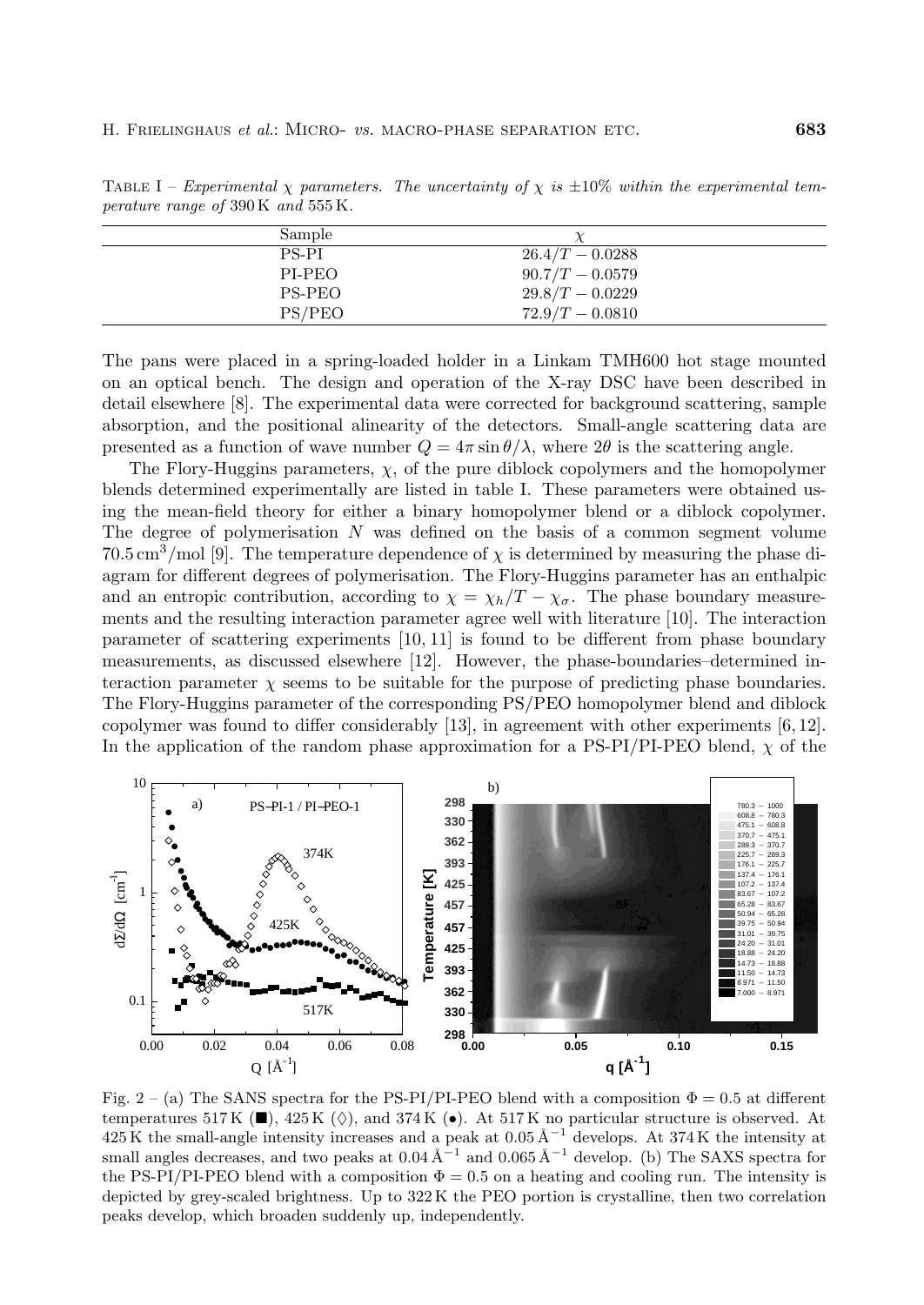homopolymer blends was used as the PS and PEO blocks are on different chains.

We consider first a blend with  $\Phi = 0.5$ . SANS measurements were performed for distinct temperatures (see fig.  $2(a)$ ), which typically took 1.5 hours for each spectrum. Upon lowering the temperature from 517K to 425K, the intensity at low scattering angles is strongly increased, signifying macro-phase composition fluctuations. At 425K a correlation peak at  $0.05 \text{ Å}^{-1}$  becomes visible. At 374K the much more intense correlation peak is shifted to  $0.04 \text{ Å}^{-1}$ , and a second peak is observed, which could indicate an ordered phase. The intensity at low scattering angles is decreased, but still indicates macro-phase separation. The phase separation likely reached higher length scales, and, therefore, the small-angle intensity of our experimental set-up is less pronounced.

In the SAXS experiment the scattering intensity profile was measured during continuous heating and cooling ramps (with a  $\pm 10$  K/min rate, and a 1 minute waiting period at 473 K). Figure 2(b) shows contour plots of the intensity profiles (as a function of Q) recorded at the temperatures indicated. Before reaching a temperature of 322K a single diffraction peak at  $Q = 0.040 \text{ Å}^{-1}$  was observed. Wide-angle X-ray scattering data obtained concurrently confirmed that the PEO portion of the sample was crystalline. Upon further heating the spectra showed two diffraction peaks at  $0.040 \text{ Å}^{-1}$  and  $0.062 \text{ Å}^{-1}$ , which suddenly became broader at  $379K$  and  $392K$ , respectively. The two  $T_{ODT}$ 's are most likely due to the independent disordering of two diblock-copolymer–like phases. Upon further heating at approximately 430K the two broad peaks merged. At approximately the same temperature of 440K the scattered intensity at low scattering angles is suddenly lowered. Thus, the merging of the peaks seems to be correlated to homogenous mixing. The decrease of the low-angle scattering is less clear compared to the SANS data, because the X-ray scattering contrast is much more sensitive to micro-phase separation. This becomes obvious when comparing the scattering length densities of PS/PI/PEO for neutrons  $(0.022/0.004/0.010 \times 10^{-12} \text{ mol/cm}^2)$  and for



Fig. 3 – The SAXS spectra at constant temperature of 338 K for the PS-PI/PI-PEO blend for different compositions, including the pure diblock copolymer blends. The ratio of the peak integral intensity behaves like phase-separated pure diblock copolymers.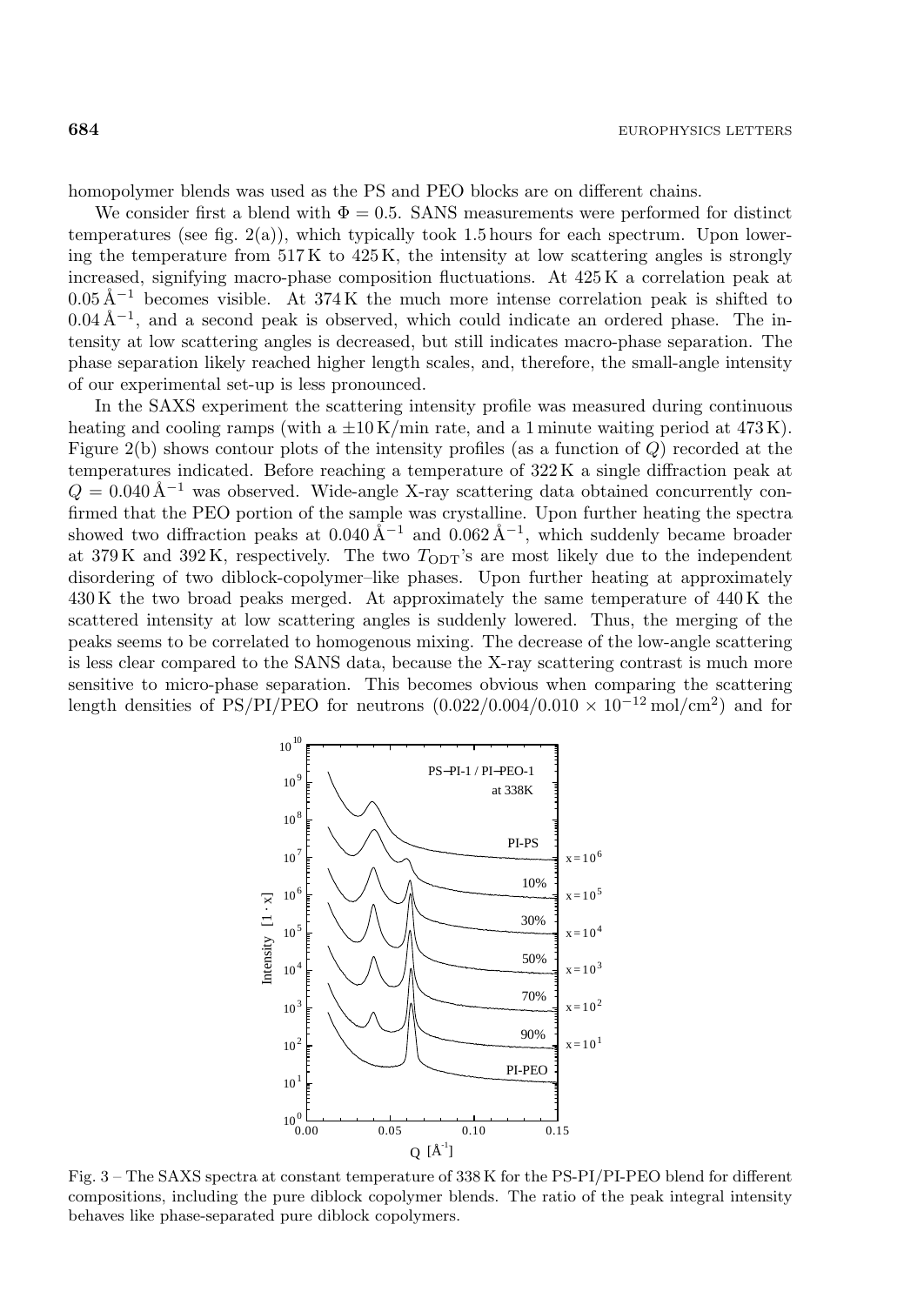

Fig. 4 – The SAXS spectra for the PS-PI/PI-PEO blend with a composition  $\Phi = 0.5$  on the heating run (338 K) and after cooling (301 K). After cooling, the two higher intensity peaks correspond to the melt structures, and the shoulders on the low-Q side are due to crystallisation of the PEO portion.

Fig. 5 – The phase diagram measured using SAXS for the PS-PI/PI-PEO blend. The order-disorder temperatures of the PS-PI rich phase  $(\blacksquare)$  and the PI-PEO rich phase  $(\bullet)$  are clearly defined by the broadening of the correlation peaks. The macro-phase binodal  $\langle \rangle$  can either be determined by the scattering intensity at small angles, or by the merging of the correlation peaks.

X-rays  $(0.118/0.101/0.126 \times 10^{-12} \text{ mol/cm}^2)$ . Upon cooling, micro-phase separation was signalled by the appearance of Bragg peaks, which become sharp at different temperatures. The observation of four peaks is distinct to the heating run, and this feature is discussed below.

We now discuss the SAXS intensity profiles (fig. 3) obtained on heating for different compositions at a constant temperature of 338K, right above the crystallisation temperature of PEO. The ordered phase does not show a very sharp peak. One might speculate that the slowing down due to the neighbourhood of the glass transition temperature  $(339K)$  [14] prevents the observation of fully relaxed PS-PI chains. We therefore discuss integral peak intensities. With increasing PI-PEO content the ratio of the peaks at  $0.040 \,\text{\AA}^{-1}$  to  $0.062 \,\text{\AA}^{-1}$  decreases. This change points to a macro-phase–separated system, where the relative amount of the phases is changed. Although higher-order reflections are absent, the coexisting phases can be expected both to be lamellar, since the diblock copolymers are symmetric [12].

The structure formed on cooling below the crystallisation temperature of the PEO is more complex, as shown in fig. 4, where the solidified structure is compared to the melt. The two higher-intensity peaks correspond to the melt structures. The two peaks at highest  $Q$  are associated with the PEO-PI structure. Such polymer are well known to stretch on crystallisation due to the formation of crystalline stems [15] and the peak at  $Q = 0.056 \,\text{\AA}^{-1}$  is associated with crystalline PEO-PI regions, whereas the peak at  $Q = 0.060 \text{ Å}^{-1}$  is associated with PI-PEO melt. The crystallisation was confirmed by the appearance of characteristic diffraction in the wide-angle region. Complex crystallisation of PEO into the expanded crystalline lamellae is prevented due to constrain by the glassy PS phase. The peak at  $Q = 0.039 \,\text{\AA}^{-1}$  is diffraction from PS-PI and, on cooling, develops a low-Q shoulder. The weak shoulder on the PS-PI peak could be due to strain from crystallisation or inclusion of PS-PI in PI-PEO domains.

The phase diagram (fig. 5) was determined by structure identification from SAXS experiments upon heating. The order-disorder transition temperatures do slightly depend on the